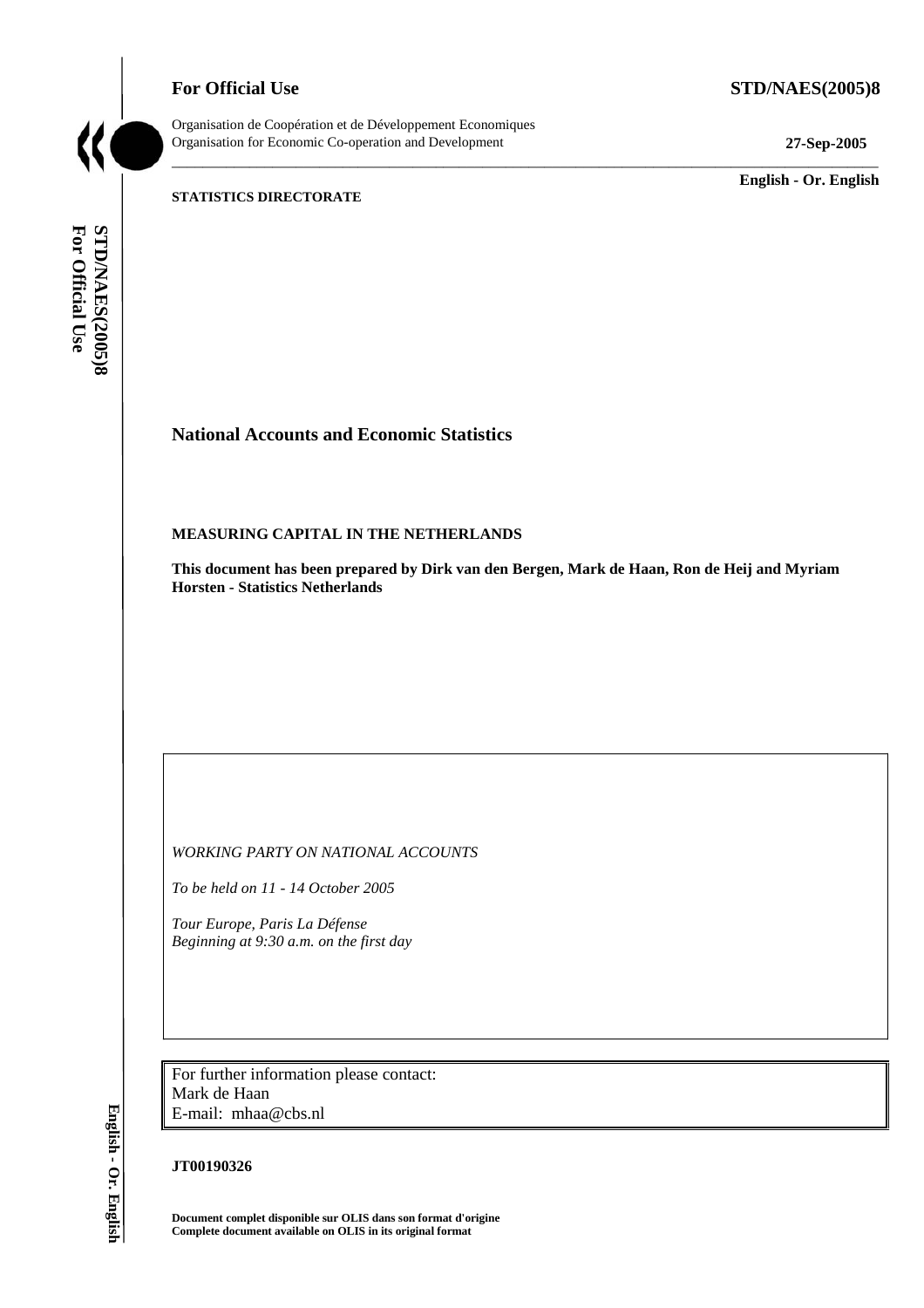#### **MEASURING CAPITAL IN THE NETHERLANDS\***

#### **Summary**

*At Statistics Netherlands the development of productivity statistics is addressed as a key field of interest. The recent national accounts revision at Statistics Netherlands was taken as an opportunity to improve capital stock and depreciation statistics. The Perpetual Inventory Method, as now applied at Statistics Netherlands, provides in a consistent way statistics on depreciation, the net capital stock, the productive capital stock and capital services. Further, much attention has been given to estimating average service lives and discard patterns of different asset types based on direct capital stock observations in the manufacturing industry. This paper presents the main features of this new system.* 

*\* All authors are employed in the Division of Macroeconomic Statistics and Dissemination of Statistics Netherlands. Comments or questions can be addressed to Mark de Haan, e-mail: mhaa@cbs.nl, Tel: +31 70 3374824. The views expressed in this paper are those of the authors and do not necessarily reflect the views of Statistics Netherlands.* 

#### **1. Introduction**

At Statistics Netherlands the development of productivity statistics is addressed as a key field of interest. The recently finalised national accounts revision resulted in several improvements which will allow for the construction of national accounts based productivity statistics in the near future. For instance, the measurement of labour volume in the labour accounts, as part of the Dutch national accounting system, was changed from full time job equivalents to hours worked. Further, the measurement of capital stock and depreciation was also improved considerably. The Perpetual Inventory Method (PIM), as now applied at Statistics Netherlands, generates in a consistent way statistics on consumption of fixed capital, net capital stocks, productive capital stocks and capital services (i.e. the capital inputs into production). This paper presents the main features of this new system.

In the past, the purpose of measuring capital at Statistics Netherlands was mainly restricted to the calculation of consumption of fixed capital. Following recommendations of the European System of Accounts (ESA-1995, Eurostat, 1996) consumption of fixed capital was estimated on the basis of a linear age-price profile. In addition, mortality functions were used to correct for the probability of premature asset discards. A disadvantage of this method was that, although premature discards were taken into consideration, no adjustments were made for assets with longer than average service lives. This asymmetry resulted in overestimating consumption of fixed capital.

In addition to solving this asymmetry problem, the revision of the Dutch PIM also entailed:

- The development of one single framework for the simultaneous estimation of net (wealth) stocks for fixed assets, productive capital stocks and ultimately the values and volume changes of capital services;
- A thorough reconstruction of investment time series in current and constant (*t*−1) prices by industry, institutional sector and asset type;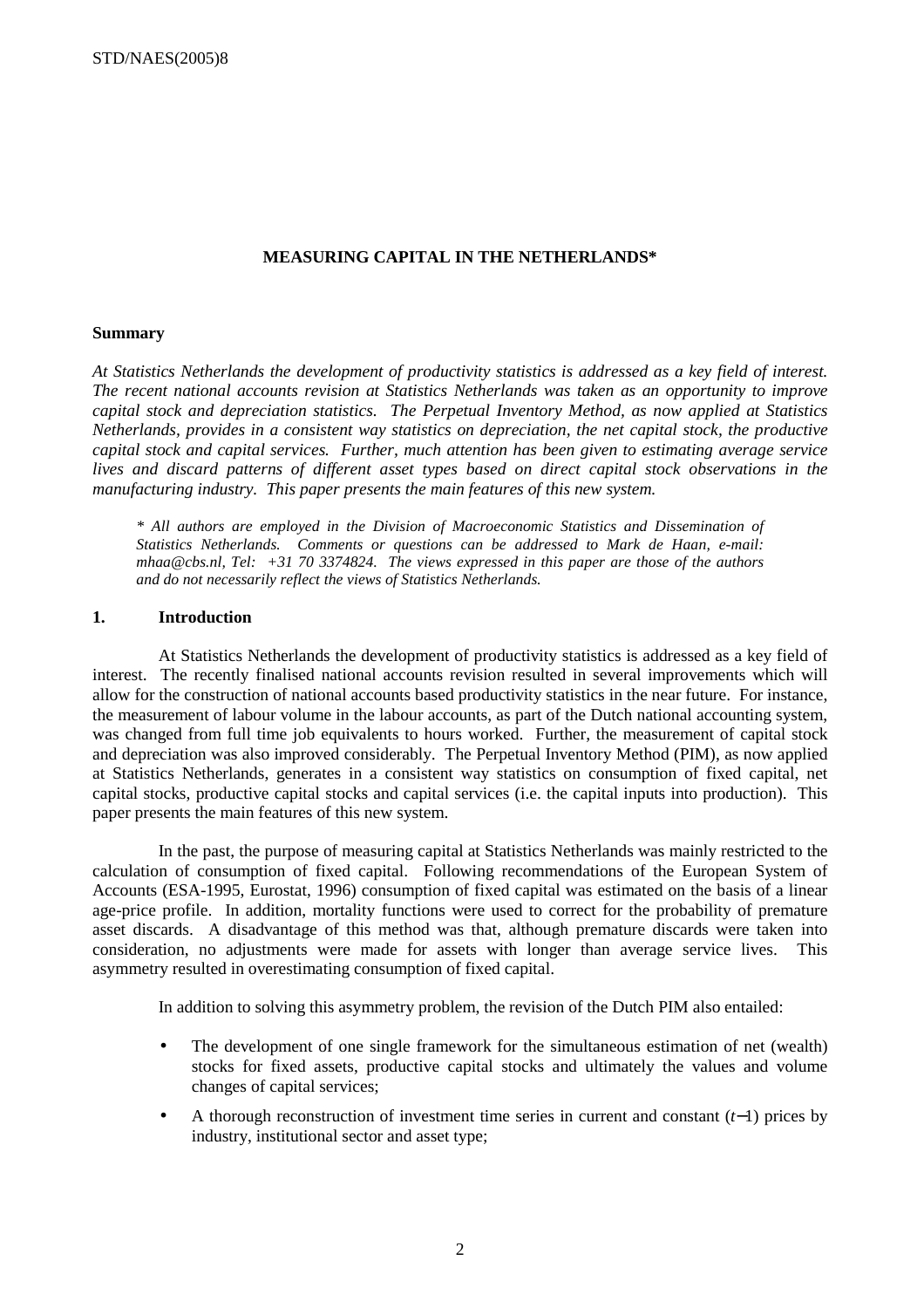- An investigation of average service lives and decay patterns of various asset types in the manufacturing industry based on direct observations of capital stocks and the so-called capital discard survey;
- The consistent recording of purchases and sales of second-hand capital goods.

The revised PIM simultaneously provides the required statistics for compiling balance sheets (wealth stocks of fixed assets) and growth accounts (capital services in current and constant price). The underlying concepts of this PIM are derived from the OECD (2001) handbook on Measuring Capital. The next section of this paper presents its conceptual structure. The subsequent section discusses the use of direct capital stock observations in combination with the discard survey for estimating average services lives and discard patterns. Section four provides an overview of results while the final section sums up plans for future work.

# **2. Conceptual structure of the Dutch PIM**

# *2.1 Measuring capital stocks*

The OECD (2001) handbook on Measuring Capital provides the methodological underpinnings of capital related macroeconomic statistics such as consumption of fixed capital, net capital stocks and capital services. The handbook shows that these different statistics are interrelated and should be constructed preferably in a consistent way, based on one conceptual framework. Such a framework has been developed as part of the Dutch national accounts.

In this framework the following types of capital stocks are being distinguished:

- The framework starts off with the compilation of gross capital stocks on the basis of estimated discard functions. The gross capital stock represents the replacement value of all fixed assets used in production. Replacement value means that these assets are valued according to current market prices;
- The productive capital stock is subsequently derived from the gross capital stock. The productive stock reflects the level of capital services an asset is able to generate. The productive capacity of assets is postulated with the help of so-called age-efficiency profiles. It is assumed that the age-efficiencies of most assets decline over their service lives as a result of wear and tear. The total productive capital stock of a particular asset type is derived from aggregating assets of various vintages according to their transformation into efficiency units. Productive stocks are particularly useful for productivity measurement purposes;
- The net capital stock represents the actual market value of all fixed assets used in production. Since most capital goods are sparsely traded on second hand markets, market values are approximated on the basis of estimating the net present values of current and future capital services a capital good is expected to generate during its remaining service life. These expected flows of current and future capital services are being determined with the help of, the above mentioned, age-efficiency profiles.

So, these three types of capital stocks are interrelated and in the Dutch PIM derived as follows.

# *2.1.1 Gross capital stock*

The replacement value  $V_{i}$  in year *t* of assets newly purchased in year *j* (vintage *j*) is determined as follows.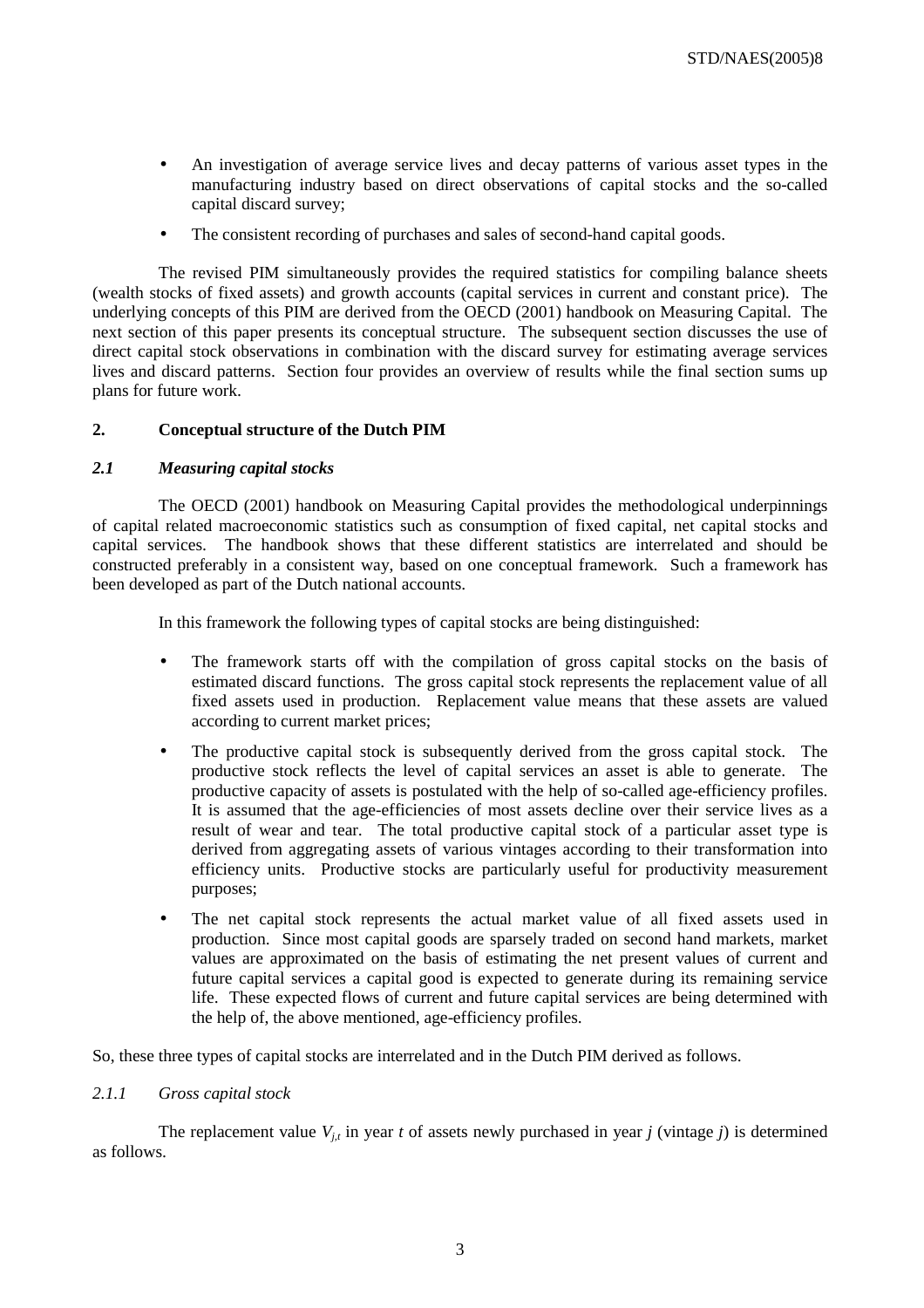$$
V_{j,t} = I_j \prod_{i=j+1}^{t} P_i = V_{j,t-1} P_t
$$
 (1)

Variable *Ij* denotes investments in historic prices and *Pi* denotes the corresponding price index of year *i* (where  $P_i = 1$  when prices in year *i* do not change). So, all investments are being re-valued at current prices.

The gross capital stock  $GCS_{i,t}$  of the vintage *j* equals the replacement value of all capital goods newly purchased at *j* that are still used in production. Their gross capital stock is determined by multiplying the replacement value  $V_{i,t}$  by a corresponding survival rate  $S_{t-i}$ . This survival rate denotes the fraction of assets of the age *t*−*j* that is expected to be still into service.

$$
GCS_{j,t} = V_{j,t} S_{t-j} = S_{t-j} I_j \prod_{i=j+1}^{t} P_i
$$
 (2)

The total gross capital stock  $GCS<sub>t</sub>$  is determined by aggregating over the various vintages *j* (assets of a particular asset type purchased at *j*.

$$
GCS_t = \sum_{j=0}^t GCS_{j,t} \tag{3}
$$

#### *2.2 Productive capital stock*

The productive capacity of capital goods is determined by their age-efficiency *AE*<sub>t−*j*</sub>. An ageefficiency function indicates the development of the productive capacity of assets over their service life. For most asset types it is assumed that their age-efficiency declines over time.

The age-efficiency parameter *AEt*−*<sup>j</sup>* represents the *average* age-efficiency of all assets of the age *t*−*j* that are still used in production. The age-efficiency may vary between 1 (when new) and 0 (at the end of an asset's service life). The age-efficiency parameter *AE*<sub>*t*−*j*</sub> is a weighted average of individual ageefficiency profiles of all assets of the age *t*−*j* that are part of the gross capital stock at time *t*. This average must be taken since assets of a particular vintage will have diverging survival probabilities.

The parameter *AE*<sub>*t*<sup>−*j*</sup> indicates the average age-efficiency level of a particular capital stock of the vintage *j*</sub> compared to an identical brand new capital stock purchased at time *t*. The concomitant productive capital stock  $(PCS_{i,t})$  is calculated as follows.

$$
PCS_{j,t} = AE_{t-j} GCS_{j,t}
$$
 (4)

The average age-efficiency profile is determined by describing the productive capital stock directly as a function of the replacement value  $(V_{i,t})$  of all investments in year *j*. For this purpose the total ageefficiency profile *TAE*<sub>t−j</sub> is introduced. The total age-efficiency profile entails the average of ageefficiency profiles of individual capital goods of the vintage *j*, weighted by their survival probabilities.

$$
PCS_{j,t} = TAE_{t-j}V_{j,t} \tag{5}
$$

These individual age-efficiency profiles *AM,t*−*<sup>j</sup>*are assumed to be determined only by the age *t*−*j* of the corresponding asset and its ultimate service life  $M$ . The variable  $L_M$  in the following equation denotes the probability of an asset to end its service life after *M* years.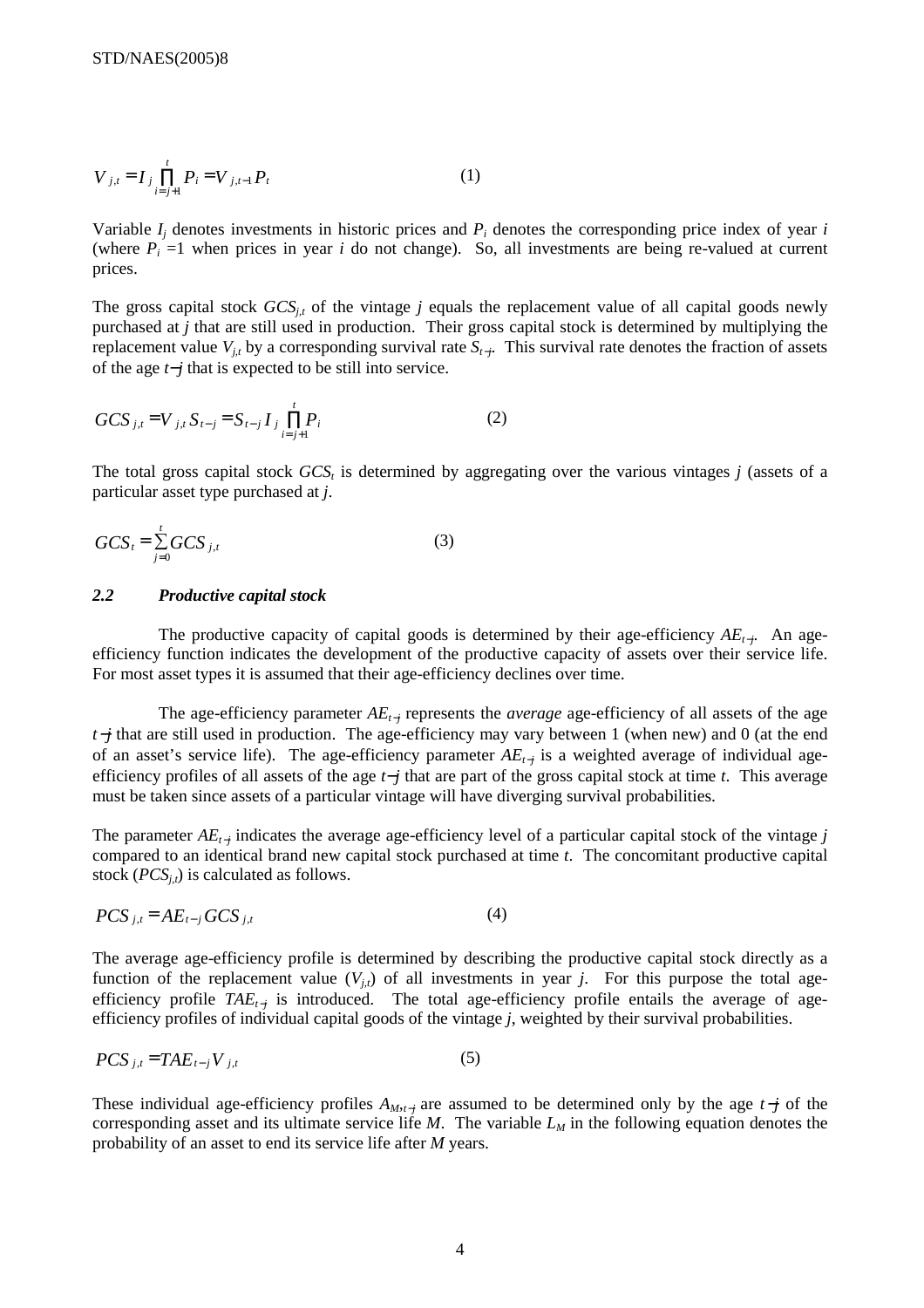$$
L_M = -\frac{d}{dM} S_M \tag{6}^1
$$

The total age-efficiency then be determined as follows.

$$
TAE_{t-j} = \int_{0}^{\infty} A_{M,t-j} L_M \, \mathrm{d}M \tag{7}
$$

It is assumed that the age-efficiency levels of discarded assets equal to zero.

The total productive capital stock is ultimately being determined by aggregating the productive capital stocks, as estimated above, for each of the different vintages *j*.

#### *2.3 Net capital stock*

The net (wealth) capital stock  $NCS_{j,t}$ , representing all assets of the vintage *j*, is determined by calculating the net present value of expected capital services (or rentals) generated by this group of assets.

$$
NCS_{j,t} = \int_{0}^{\infty} \frac{R_{j,t-j+\tau} d\tau}{(1+r)^{\tau}}
$$
(8)

The variable  $R_{j,t-j+\tau}$  denotes the expected capital services in year  $t+\tau$  (at current prices) derived from presently *t*−*j* old assets. Variable *r* represents the real discount rate.

Developments in the volume levels of capital services are determined by the total age-efficiency profiles. This implies that the rentals in prices of year *t* derived from all assets of the vintage *j* can be described as a constant  $C_{j,t}$  times the total age-efficiency profile  $TAE_{t-1}$ :

$$
R_{j,t-1} = C_{j,t} T A E_{t-1}
$$
 (9)

The net capital stock of all assets of the vintage *j* can then be determined as follows.

$$
NCS_{j,t} = C_{j,t} \int_{0}^{\infty} \frac{TAE_{t-j+\tau} d\tau}{(1+r)^{\tau}}
$$
 (10)

The so-called age-price profile *AP*<sub>t−*j*</sub> represents the net value of vintage *j* stocks at time *t* as percentages of their replacement values. The age-price profile can be determined independently from the constant *Cj,t*.

$$
AP_{t-j} = \frac{NCS_{j,t}}{NCS_{j,j}} = \frac{\int_{0}^{\infty} \frac{TAE_{t-j+\tau} d\tau}{(1+r)^{\tau}}}{\int_{0}^{\infty} \frac{TAE_{\tau} d\tau}{(1+r)^{\tau}}}
$$
(11)

<sup>1</sup> For assets with relatively small service lives, using a discrete version of this equation may in certain cases lead to measurement inaccuracies. Therefore the continuous version is used instead for net capital stock calculations.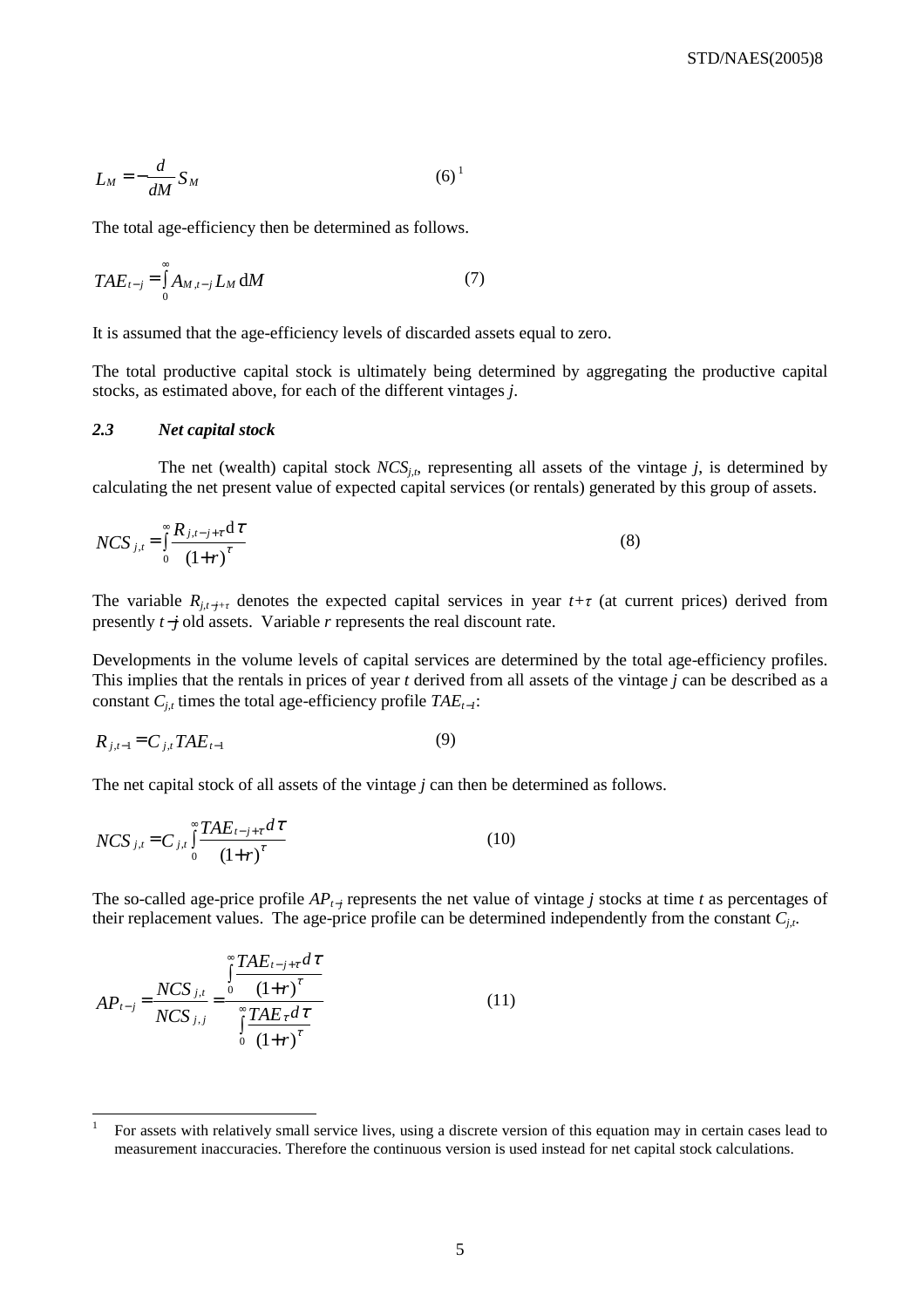The so-called asset market equilibrium condition implies that the net present value of both past and expected capital services, as determined by the total age-efficiency profiles, derived from all asset of the age *t*−*j* equals their replacement value V*j,t*. This condition is expressed by the following equation.

$$
V_{j,t} = C_{j,t} \int_0^\infty \frac{TAE_\tau d\tau}{(1+r)^\tau}
$$
 (12)

The corresponding net capital stock at any point in time *t* can then be determined by substituting equations  $(12)$  and  $(11)$  into equation  $(10)$ .

$$
NCS_{j,t} = C_{j,t} AP_{t-j} \int_{0}^{\infty} \frac{TAE_{\tau} d\tau}{(1+r)^{\tau}} = V_{j,t} AP_{t-j}
$$
(13)

As a result, the net capital stock of assets of the vintage  $j$  is determined by the replacement value  $V_{j,t}$  times its corresponding age-price profile. The total net capital stock is simply derived by adding up the corresponding wealth stocks of all vintages.

# *2.4 Balance sheets*

The former subsections illustrated how the gross, productive and net capital stocks are being derived in sequential order from investment time series in current and constant prices. Balance sheets are constructed to keep record in a systematic way of all changes in assets in the current year. The changes between opening and closing stocks entail the following entries:

- Asset price changes;
- Gross fixed capital formation;
- Consumption of fixed capital;
- Other changes in the volume of assets such as sales and purchases of second-hand assets, reclassifications and bankruptcies. Although sales and purchases are part of gross fixed capital formation, for practical reasons we have registered them as other changes in assets in the PIM framework.

Consumption of fixed capital *D<sub>t</sub>* is, according to the SNA-1993 (Commission of the European Communities et al., 1993), defined as the negative change in the value of fixed assets used for production as a result of physical deterioration, normal obsolescence or normal accidental damage. Consumption of fixed capital is measured with reference to the average prices in the current year. This implies that holding gains and losses are not accounted for in terms of depreciation but as asset price changes. Catastrophic losses are equally excluded from depreciation but accounted for in terms of other changes in assets.

For assets newly purchased in year *j*, consumption of fixed capital is in the Dutch PIM determined as the annual change in the value of assets, measured in current prices, before the recording of fixed capital formation and the other volume changes in assets. Another way to estimate the consumption of fixed capital of assets belonging to vintage *j* is to multiply their replacement value with the corresponding change in the age price profile.

$$
D_{j,t} = P_t NCS_{j,t-1} - NCS_{j,t} = V_{j,t} \left( AP_{t-j-1} - AP_{t-j} \right) \tag{14}
$$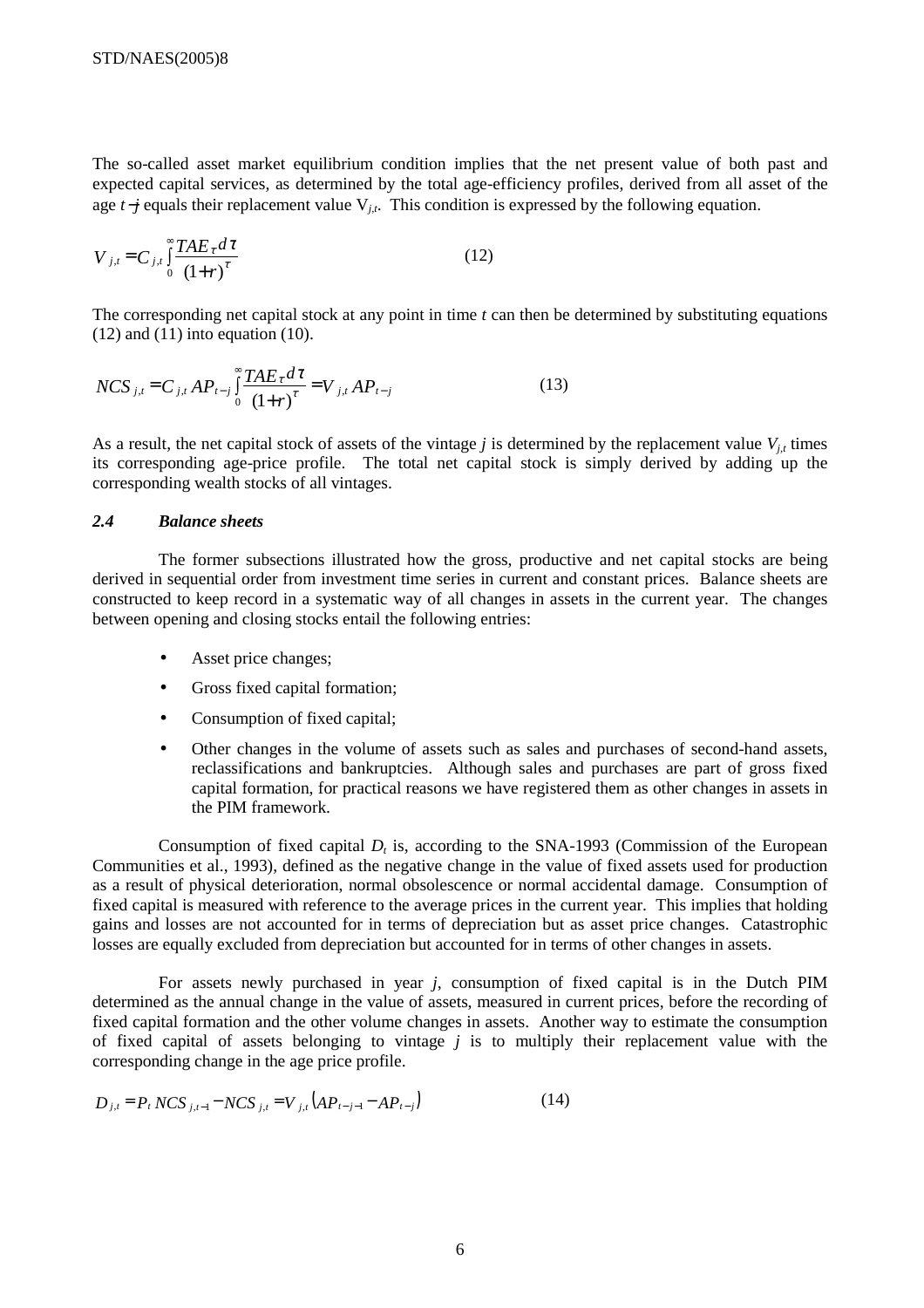The other changes in assets include major sales of assets such as buildings, dwellings and transportation equipment (specifically related to the termination of automobile lease contracts). Two problems emerge when recording the sales and purchases of second-hand assets.

- In most cases the age of capital goods that change ownership is unknown. This information is obviously required and therefore assumptions about the average ownership of sold assets must be made;
- Due to existing differences in services lives, age-efficiency profiles and price developments between different industries, the recording of changes in ownership may lead to (usually small) discrepancies between gross, productive and net capital stocks. Since these discrepancies are usually rather small they are simply being ignored.

# *2.5 The construction of investment time series*

A substantial amount of work in this project concerned the recovery of original source data on investments. The first year covered in the investment time series in current and constant (*t*−1) prices is 1953.<sup>2</sup> The time series were constructed at the level of 57 industry branches, 20 asset types and 18 institutional (sub)sectors. For the starting year 1952 a gross capital stock was derived from an inventory of capital stock that was still in operation after the Second World War (Korn and Van der Weide, 1960). Additional assumptions were made about its age structure.

Special attention was paid to the price indexes applied for (pre-packaged) computer software and compute hardware. The corresponding producer price indexes collected by Statistics Netherlands appeared to be unsatisfactory for two main reasons. Firstly, imports are currently not very well covered. This is a serious omission since the larger part of pre-packaged software and computer hardware purchases in the Netherlands originate from imports. Secondly, no adequate adjustments are being made for quality changes. As a result, price statistics from the US Bureau of Economic Analysis and the US Bureau of Labour Statistics are used alternatively. The extent to which US dollar-Euro exchange rate changes influence computer and software prices in Europe seems uncertain. Therefore, no corrections are being made for US dollar-Euro exchange rate changes.

# **3. Survival functions and other parameters**

For the manufacturing industry, Statistics Netherlands has, in addition to the investment survey, two supplementary data sources available to estimate capital stocks: directly observed capital stock benchmarks and discard surveys. Both sources are based on similar classifications of assets and industries. The combined use of these sources allows for the estimation of average service lives and discard patterns of various asset types in the manufacturing industry. Such a research was earlier carried out by Meinen et al. (1998). The results presented here are derived from more detailed and refined estimations compared to their work.

Until 2003 Statistics Netherlands collected benchmarks of capital stocks by direct observations (on-site visits by enumerators). Unfortunately, these visits were recently ended as a result of budget constraints. The Capital Stock Survey was collected for all enterprises within the manufacturing industry (ISIC 15-36) with 100 or more employees. It was performed on a rotational basis in such a way that each division of the manufacturing industry (two-digit ISIC level) was surveyed every five years.

 $\frac{1}{2}$ See section 3 of Van den Bergen at al. (2005) (in Dutch) for a detailed description of used sources.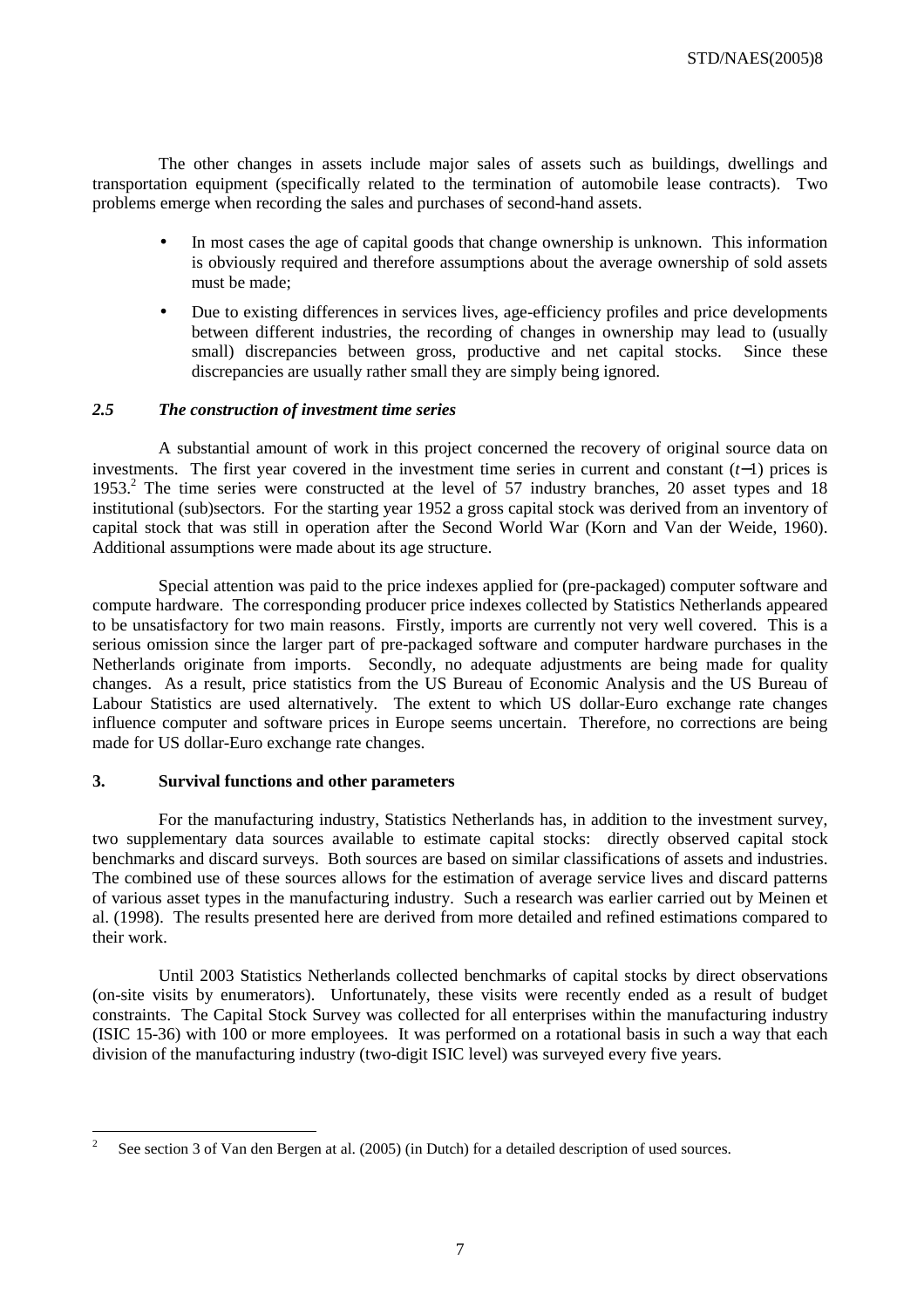At least two benchmark years are available for each division (two-digit ISIC level) of the manufacturing industry. The Capital Stock Survey recorded all tangible fixed assets that were used by enterprises in their production processes, whether the assets were owned, rented or obtained by leasing contracts. The survey contained information on the following types of tangible fixed assets: industrial buildings, civil engineering works, external transport equipment, machinery and installations, computers and other tangible fixed assets (e.g. furniture, freight containers and silos).

The second data source available for asset service life calculations is the Survey on Discards that was introduced at Statistics Netherlands in 1991 (Smeets and Van den Hove, 1994). Discards in a particular year comprise all fixed assets which are no longer used in the production process. These assets have either been scrapped or sold on the second-hand market. The Survey on Discards is collected annually among all enterprises within the manufacturing industry (ISIC 15-36) with 100 or more employees. The total number of enterprises that actually respond is usually lower than with the Capital Stock Survey because the Discard Survey is a mail questionnaire while the Capital Stock Survey involved on-site visits by enumerators.

# *3.1 Estimating discard functions*

The Capital Stock Survey was only carried out for enterprises with at least 100 employees. No observations were available for smaller enterprises. This implies that grossing up these survey results is not really possible. However, the survey proves its usefulness in the estimation of average service lives and discards patterns for various asset types in the manufacturing industry.

For this purpose, capital stock data from the Capital Stock Survey in year *t*−1 (at 31 December) were linked with data from the Discard Survey in year *t* at the enterprise level. This resulted in a database containing capital stock and discard data for all enterprises responding to both surveys. Data from 1993 onwards were used in order to ensure two fairly recent capital stock benchmarks for every industry and to avoid difficulties with the standard industrial classification conversion of 1993.

In the Survey on Discards a distinction is made between scrap and sales on the second-hand market. Fixed assets were considered to be discarded when withdrawn from the production process of a particular industry (at approximately 2-digit ISIC level) (meso point of view). For the asset types 'other machinery and other equipment' (including internal means of transport)' and 'other tangible fixed assets' it was assumed that all sales on the second-hand market occur between enterprises within the same industry (at approximately 2-digit ISIC level). Therefore, only discards characterized as scrap were considered a discard in the estimation of average service lives. For all other types of capital goods it was assumed that all sales on the second-hand market occur between enterprises belonging to different industries (domestic or foreign) or between enterprises and households. Therefore, for these remaining categories of assets, scrap as well as sales on the second-hand market were considered to be discards in the analyses.

# *3.2 The applied model*

A model was constructed that, for each industry (at approximately a 2-digit ISIC level) and asset type, connects data on discards with data on tangible gross capital stocks. This model is used to approximate for each vintage *j* a survival rate *sj*. This rate is determined by the gross stock of assets newly purchased in the year *j* that are still being used at the beginning of a reference year *t*, minus the discard values of that vintage during the reference year, divided by the tangible stock of that vintage in use at the beginning of that reference year. The survival rate denotes the probability a capital good of a certain vintage to survive until it reaches age *x* given the fact it has reached age *x*−1, where *x=t*−*j*.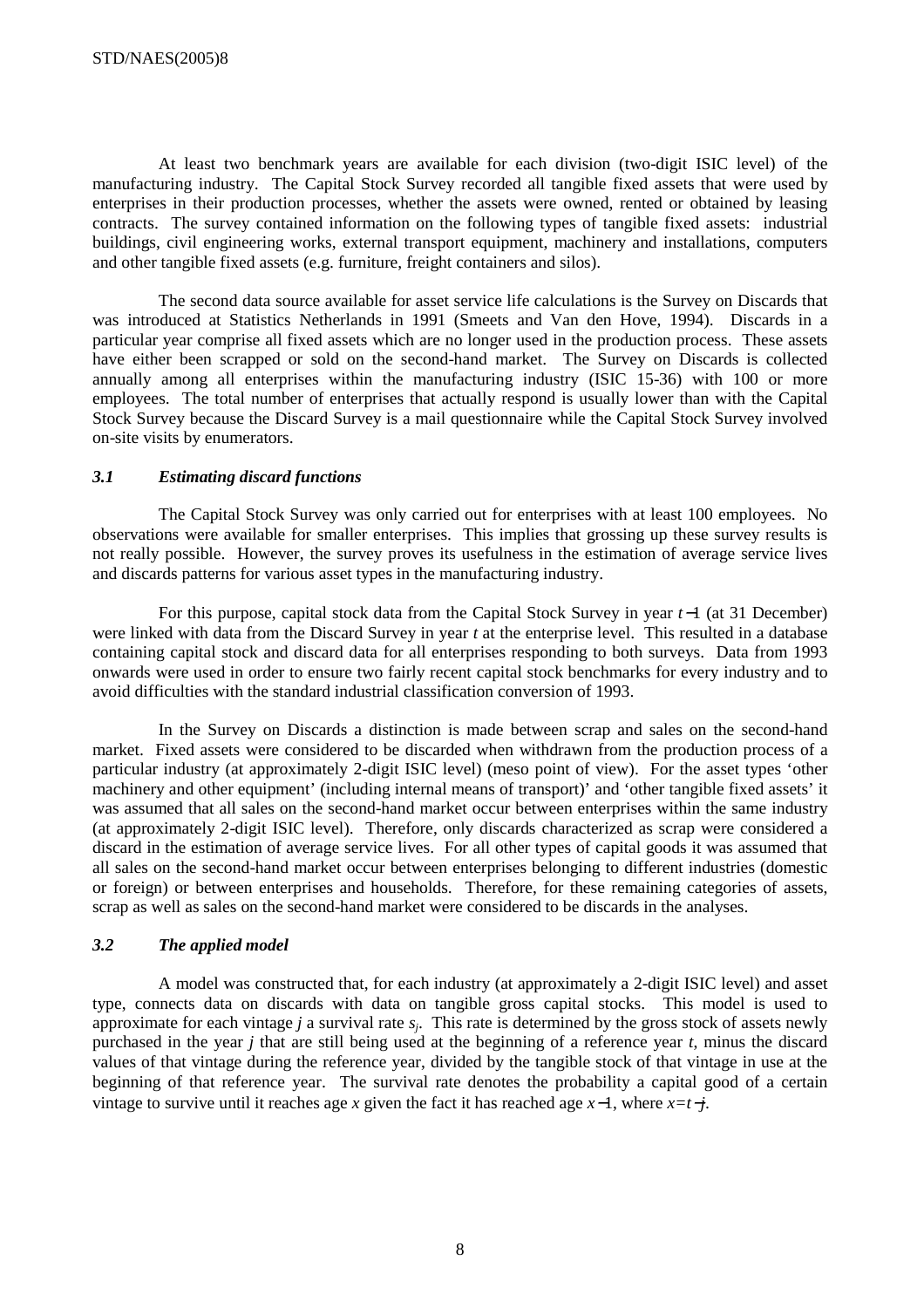$$
S_j(x) \equiv \frac{GCS_{j,t-1} - T_{j,t}}{GCS_{j,t-1}}
$$
 (15)

where

*GCS*  $\frac{1}{1+t}$  = gross capital stock of vintage *j* in use at 31 December of year *t*;

 $T_{i,t}$  = value of retirements of vintage *j* during year *t*;

 $s_i(x)$  = survival rate denoting the probability that a certain fraction of a population of capital goods of a certain vintage *j* survives until it reaches age *x* given the fact it has reached age

$$
x-1: s_j(x) = P_t(X_j \ge x | X_j \ge x-1) \equiv \frac{GCS_{j,t-1} - T_{j,t}}{GCS_{j,t-1}}.
$$

It is assumed that the survival rate at a certain age *j* is equal for all vintages.

$$
s_j(x) = s(x) \tag{16}
$$

From the survival rates, the survival function  $S(x)$  can then be calculated as follows.

$$
S(x) = \prod_{i=1}^{x} s(i) = s(x) \cdot S(x-1) \text{ with } S(0)=1
$$
 (17)

where,

 $S(x)$  = The survival function, or the probability that a certain fraction of a population of capital goods reaches the age of *x* year, that is, the probability a fraction of capital goods is not discarded at an age younger than *x* year.

It is assumed that the survival function can be described by a Weibull distribution as presented in the following equation.

$$
S(x) = e^{-(\lambda x)^{\alpha}} \qquad x \ge 0 \tag{18}
$$

In this function *x* denotes the age of the capital good,  $\alpha$  the shape parameter and  $\lambda$  the size parameter. Given the Weibull distribution parameters, the expected service life  $E(x)$  of an x year old asset can be determined as follows.

$$
E(x) = \frac{1}{\lambda} \cdot \Gamma(1 + 1/\alpha)
$$
 (19)

Here Γ denotes the Gamma-function and *E*(*x*) the life expectancy.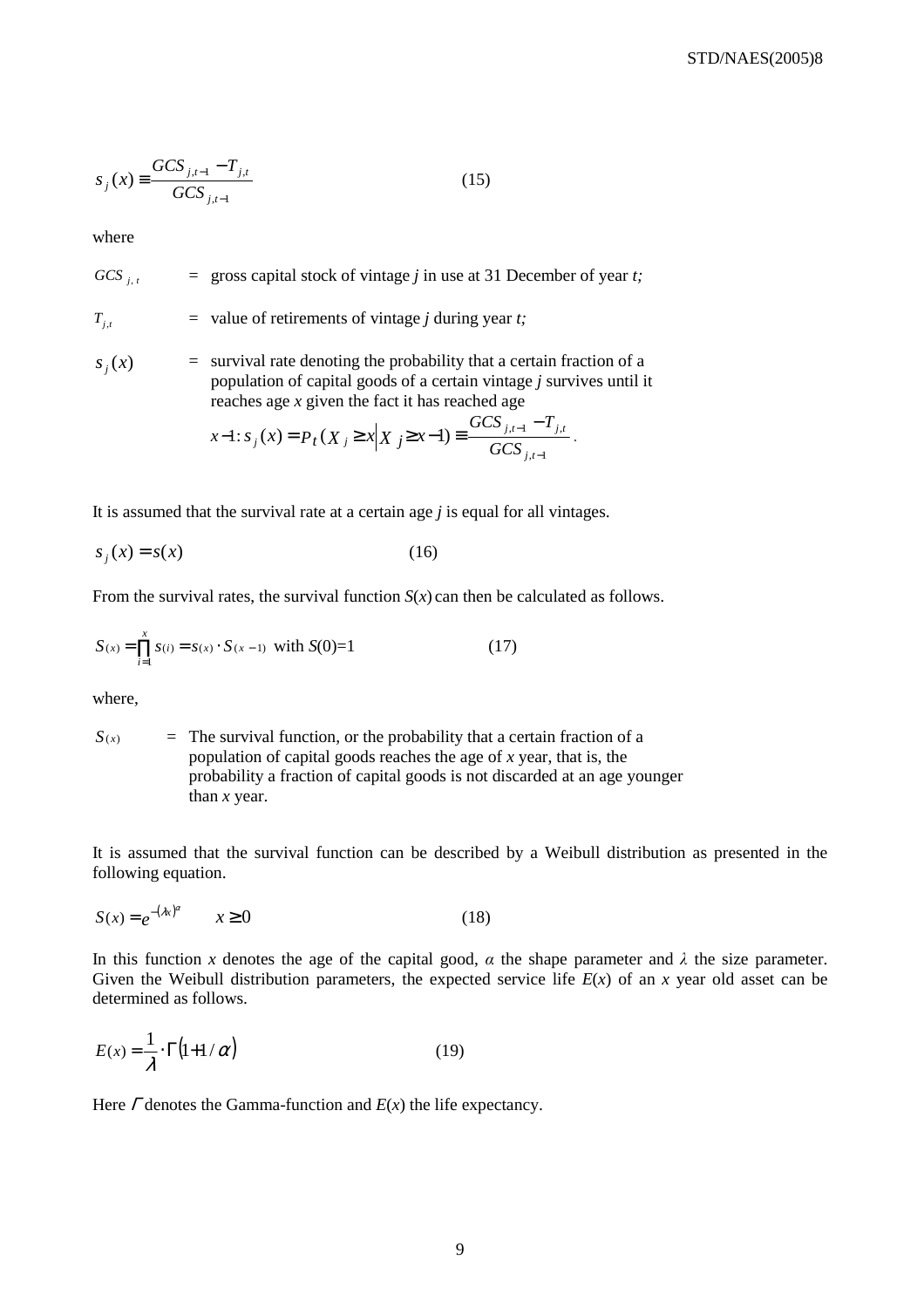$\overline{a}$ 

# *3.3 Estimated service lives*

The estimation of optimal parameter values of the assumed Weibull distribution was performed at the industry branch (at approximately 2-digit ISIC level) by asset type level. An adjustment for outliers, to avoid exaggerated tails, was made by means of an arbitrary cut off rule.<sup>3</sup> The highest asset-age was determined at which at least a 1% decline in survival was observed, after which five more years were added. Up until this age data were used for analyses. Within the 1993-2001 period, Capital Stock Survey data were available for two separate years for most industries. For these cases two separate survival functions were estimated.

A decision had to be made which results were considered reliable enough to be used as inputs for capital measurement purposes. This was done first of all by visually inspecting the fits of the estimated survival functions. If a fitted survival function had an acceptable shape and the estimated service life seemed reasonable, results were considered reliable. The bold figures in the annex represent robust results that were considered reliable enough. Other figures in the annex originate from other industry branches or based on expert guesses because of the low quality of the original estimates.

Whenever results were available for two separate years and both sets of results appeared reliable, the average of the two sets of estimated parameters was taken as the final result. When results were available for two separate years and one set of results was decided to be more reliable than the other set, the more reliable set of estimated parameters was taken as the final result. When all results within a certain industry branch (by asset type) were determined to be of low quality, parameters estimated within another (as closely related as possible) industry branch (by same asset type) were adopted instead.

The Weibull distribution functions were estimated on the basis of calculated discard fractions. These discard fractions were being translated in survival rates which are by definition declining in time. These by definition declining survival rates together with the flexible properties of the Weibull distribution function lead in general to robust estimates of the average service lives and distribution patterns.

Regarding their plausibility, the results give the impression that the observed discard values are at several cases rather low. In these cases it seems likely that some discards were missed by the Survey on Discards. A drawback of the method used to calculate the survival function is that missing observations of in reality large discards in a certain year *t* have an impact on the survival function as calculated for the years after year *t*. Data were not re-analysed on higher aggregation levels because this would not add any new information. Aggregation does not solve the problem in those cases where it is suspected that discards are missing. Instead, as shown in the annex, industry branches with lower quality data were assigned estimates based on those with higher quality data.

# *3.4 Determining service lives of assets in use outside manufacturing industries*

Incidental information on directly observed capital stocks is available for crude oil and natural gas mining (ISIC-11) and the water distribution industry (41). For asset types such as industrial buildings, transportation equipment and computers this information could be used for estimating service lives.

Car register information was used for determining the service lives of road transport equipment. Service lives of airplanes were derived from company records of Dutch airline companies. The survival functions of the other industry-asset combinations have been derived from those found in the manufacturing industry. In some cases these were slightly modified when there were reasons to assume diverting service lives in the services industry compared to those found in the manufacturing industry.

<sup>3</sup> Exaggerated tails are expected to occur when discards remained unobserved by the Survey on Discards.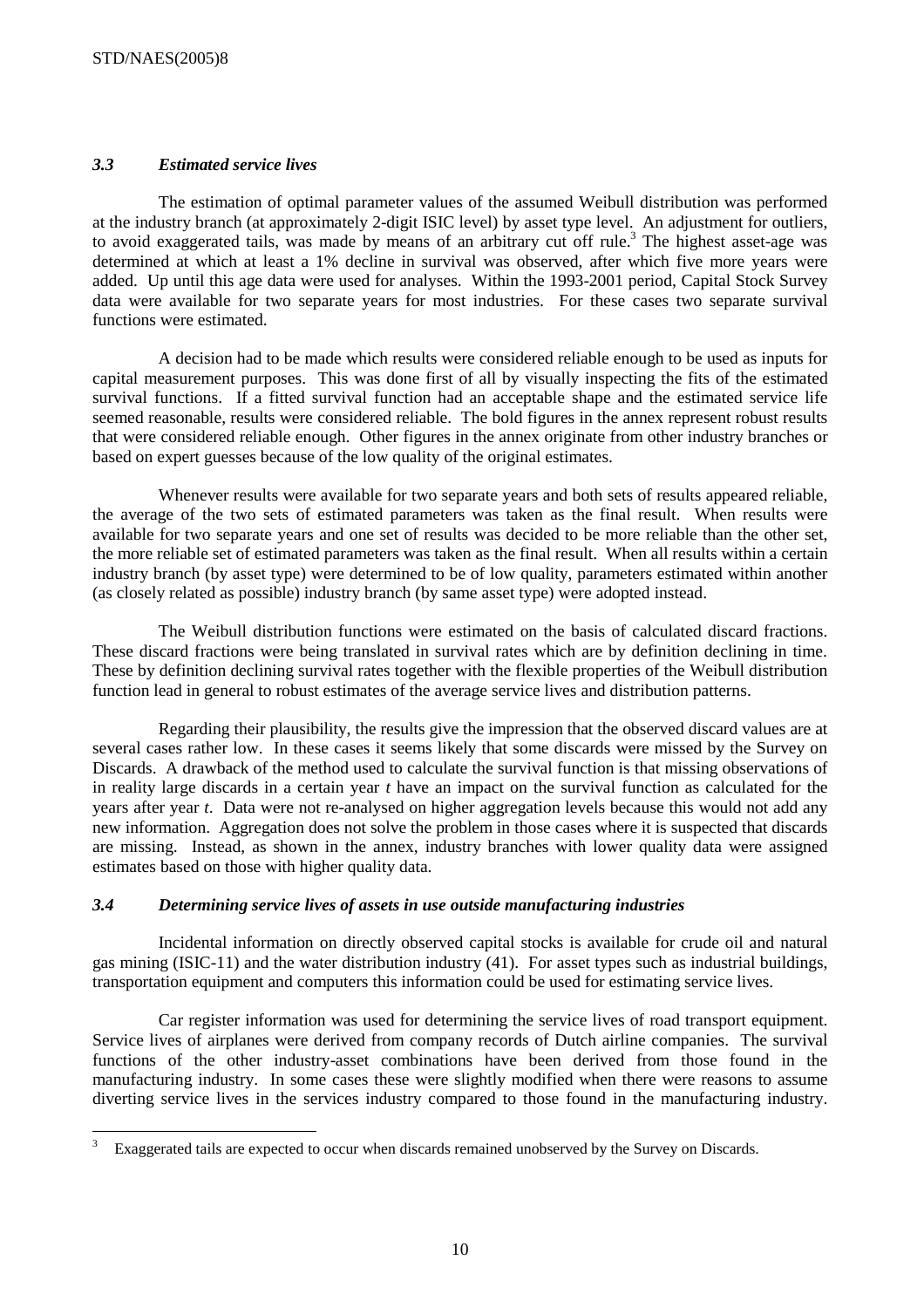Where no comparable industry-asset combinations were available, survival functions have been based mostly on literature and company records.

#### *3.5 Other parameters*

#### *3.5.1 Age-efficiency*

Usually one may expect a declining performance of assets as a result of aging. The changing level of capital services an asset is able to produce over its entire service live is reflected by the asset's ageefficiency profile. Empirical information on the shape of age-efficiency profiles is scarcely available. In most cases assumptions must be made about the age-efficiency of various asset types. With regard to the general shape of age-efficiency profiles there are broadly two choices. A *geometric* profile is used by Statistics Canada. This profile assumes the largest absolute declines in service levels at the beginning of an asset's service life. At the Australian Bureau of Statistics and the US Bureau of Labour Statistics a *hyperbolic* profile is used, assuming that the largest absolute declines occur at the end of an asset's service life. Without the availability of any empirical evidence for the Netherlands, a hyperbolic profile is considered the most plausible one.

Hyperbolic age-efficiency profiles were postulated with the help of a so-called Winfrey function (OECD, 2001, par. 6.75). The  $\beta$  parameter in this function determines the initial efficiency losses at the beginning of an asset's services lives. The  $\beta$  parameter may vary between 0 and 1. A value of 1 indicates a constant level performance, also referred to as a 'one-horse-shay'. We selected a  $\beta$  value of 0.5 for asset types like machinery and installations and transport equipment, a value of 0.75 for industrial buildings and dwellings and a value of 1.0 for computers, software and other intangible fixed assets.

#### *3.5.2 Rate of return*

In section 2 it was explained how net asset stocks are determined on the basis of net present value calculations of expected future rental flows. The real rate of return used for these estimations is 4%. Sofar no attention has been given to differences in expected risk premiums as they might lead to differences in the rates of return between industry branches.

#### **4. Results**

Table 1 provides a brief overview of adjustments in consumption of fixed capital and wealth stock estimates that result from the Dutch PIM update. The adjustments are divided into three main causes: revision of the investment time series, adjustments in expected service lives and methodological changes. The construction of a new investment time series and changes in price indexes give rise to positive adjustments of both consumption of fixed capital and the net capital stock. The substantial upward adjustment of the wealth stock, compared to depreciation, is due to the fact that before the revision only the latter was corrected for incidental changes such as second-hand trade in capital goods.

The newly estimated service lives of assets are on average a bit shorter than those used before the revision. This results in higher depreciation levels and lower net capital stock estimates. The net present value method leads in the year 2001 to a depreciation level that is 5.5 percent lower than when using a straight-line depreciation rate. At the same time, the net capital stock is 7.5 percent higher. So the net present value method appears to give on average lower depreciation rates than straight-line depreciation.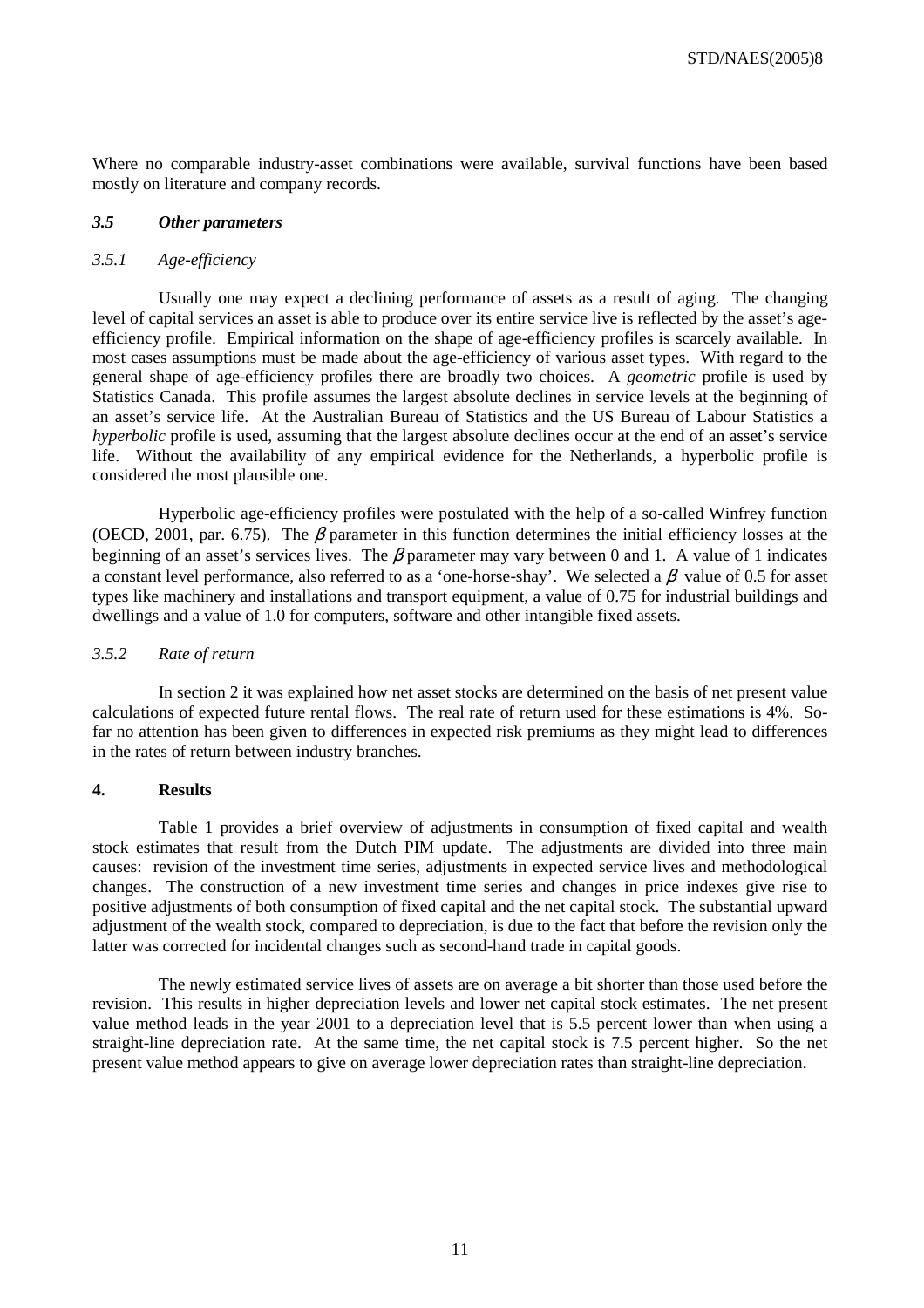|                                          | Consumption of<br>fixed capital | <b>Total wealth stock</b><br>of fixed assets |
|------------------------------------------|---------------------------------|----------------------------------------------|
|                                          | %                               |                                              |
| Adjustments of investment and price data | 1.7                             | 9.8                                          |
| Adjustments of service lives             | 4.4                             | $-3.0$                                       |
| Methodological changes                   | $-5.5$                          | 7.5                                          |
|                                          |                                 |                                              |
| <b>Total adjustment</b>                  | 0.6                             | 14.3                                         |

**Table 1: Adjustments of consumption of fixed capital and the total wealth stock of fixed assets as a result of the revision, the Netherlands, 2001** 

Table 2 presents the changes in the wealth stock of fixed assets in 2004, grouped into eight main asset categories. The increase in the value of assets was first of all due to asset price increases, the exception being computers. For most assets fixed capital formation surpassed depreciation. However, the values in constant prices of machinery and installations, other tangible assets and intangible assets declined in 2004 since for these asset categories fixed capital formation failed to keep up with depreciation. On the macro level the other changes in volumes of assets are particularly relevant for transport equipment. The negative change of 2.1 billion Euro mainly concerned sales of automobiles by lease companies to consumers. This macro presentation conceals the importance at the industry branch, or institutional sector, level of sales and purchases of dwellings and industrial buildings.

**Table 2: A balance sheet of the wealth stock of fixed assets by asset type, the Netherlands, 2004** 

|                             | Opening<br>stock   | Revalua-<br>tion | Fixed capital<br>formation | Depre-<br>ciation | Other volume<br>changes  | Closing<br>stock |
|-----------------------------|--------------------|------------------|----------------------------|-------------------|--------------------------|------------------|
|                             | billion $\epsilon$ |                  |                            |                   |                          |                  |
| <b>Dwellings</b>            | 729.6              | 22.5             | 29.8                       | $-13.7$           | 0.1                      | 768.4            |
| Industrial buildings        | 305.6              | 5.2              | 13.9                       | $-12.9$           | $-0.1$                   | 311.7            |
| Other structures            | 255.0              | 1.1              | 10.4                       | $-8.0$            |                          | 258.5            |
| Transport equipment         | 43.4               | 0.7              | 11.0                       | $-8.3$            | $-2.1$                   | 44.7             |
| Computers                   | 10.5               | $-0.6$           | 4.5                        | $-2.9$            | $\overline{\phantom{0}}$ | 11.5             |
| Machinery and installations | 146.3              | 0.8              | 12.8                       | $-13.2$           |                          | 146.7            |
| Other tangible assets       | 24.3               | 0.1              | 5.2                        | $-5.3$            | -                        | 24.3             |
| Intangible assets           | 28.3               | 0.2              | 7.6                        | $-7.8$            |                          | 28.4             |
| Total                       | 1543.0             | 30.1             | 95.3                       | $-71.9$           | $-2.2$                   | 1594.2           |

Figure 1 provides a tentative overview of recent macroeconomic developments. All data are derived from the Dutch national accounts and labour accounts. In this figure the annual volume changes of value added are compared with the annual volume changes of labour and capital inputs. The volume changes of capital inputs are estimated with the help of a volume index of capital services. This index refers to fixed assets only. So inventories and non-produced assets are not included. The combined labour-capital volume index is compiled with the shares of labour and capital in the total factor costs as weights. All indexes refer to the business sector. This means that industry branches dominated by nonmarked producers, as well as dwelling services, are excluded.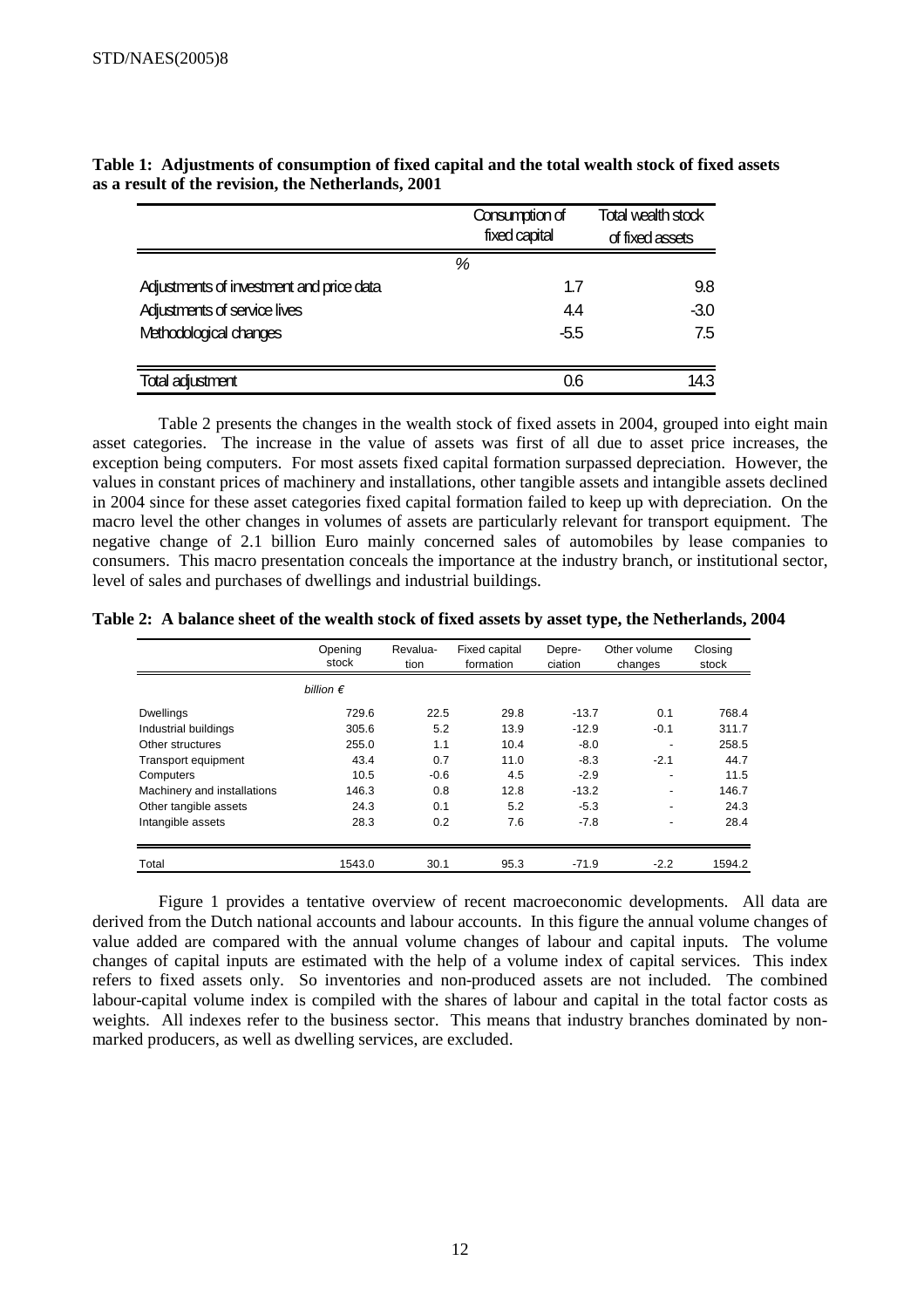STD/NAES(2005)8



**Figure 1: Indexes of value added (volume), labour input (worked hours) and capital inputs (volume index of capital services) and a combined labour-capital volume index for the Dutch business sector** 

These preliminary results show a substantial increase of labour productivity in the period 1995- 2004. This labour productivity gain seems to have been partly the result of a much higher growth of capital input in this period compared to labour (i.e. capital deepening). Since capital input growth even surpassed the volume increase in value added, capital productivity decreased in the period 1995-2004. The average annual multi-factor productivity in this period reached 1.2 percent.

# **5. Future work**

The revised Dutch system seems to provide a solid basis for the annual compilation of balance sheets for fixed assets and the compilation of capital services in current and constant prices. It is planned to continue this work at Statistics Netherlands with the construction of balance sheets for land and possibly also for other non-produced assets (natural gas and oil). Recently, experimental estimates were made for knowledge capital resulting from Research and Development (De Haan and Rooijen-Horsten, 2004). There are plans to improve these estimations and to continue in 2006 the further development and regular construction of knowledge capital (satellite) accounts.

This year Statistics Netherlands is in co-operation with the Dutch Bureau of Economic Policy Analysis involved in the construction of a KLEMS (capital, labour, energy, materials, services) database. This work is carried out as part of the EU KLEMS project (Van Ark, 2004). Obviously, the achievements in the field of capital measurement will serve as one of the main building blocks of the KLEMS database for the Netherlands. It is expected that is work will lead in the near future to the frequent publication of productivity statistics on the macro and industry branch level as part of the annual national accounts publication of Statistics Netherlands.

13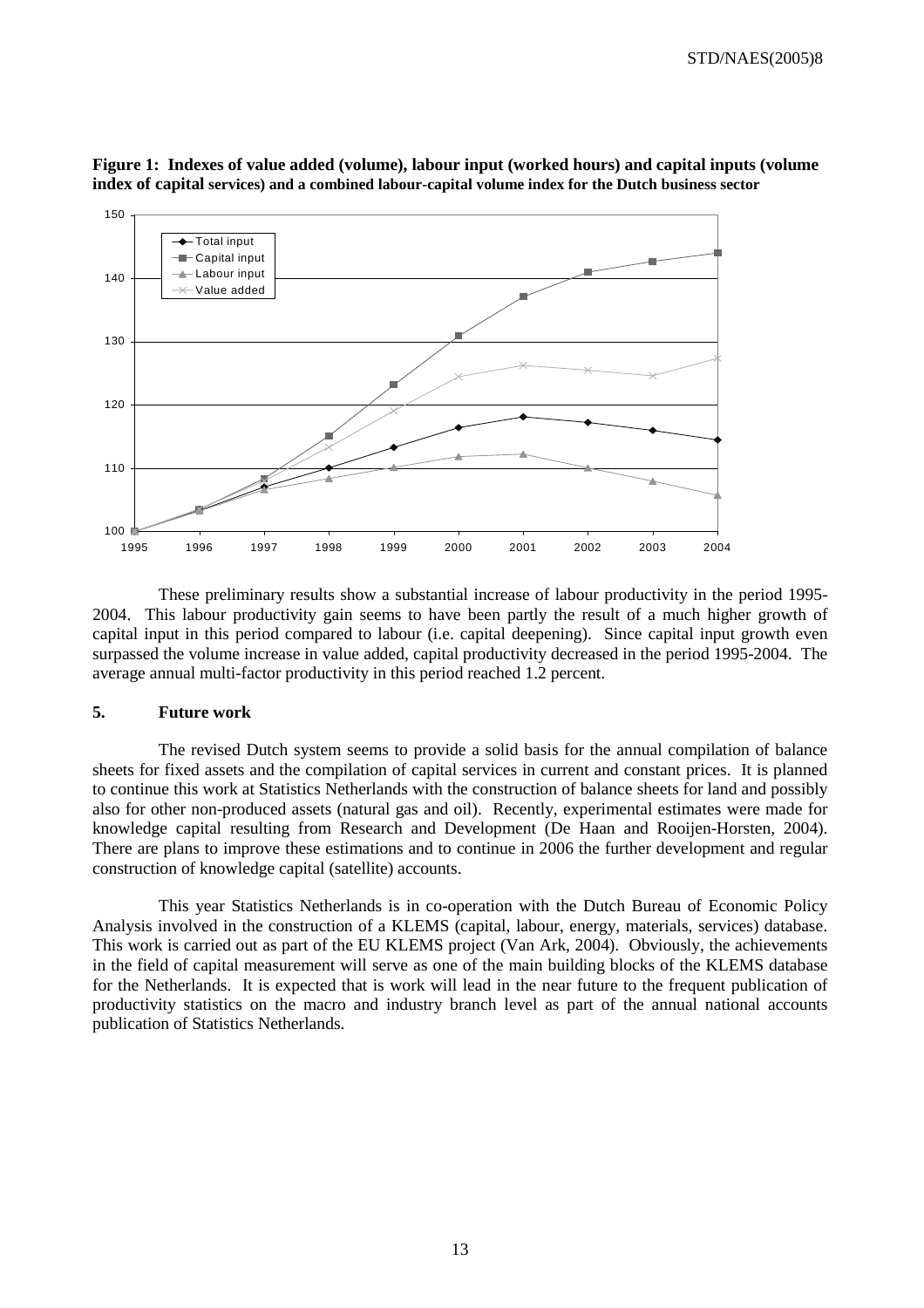#### **References**

Ark, B. van (2004) EU KLEMS project on productivity in the European Union, paper presented at the National Accounts Working Party 18-19 May, Eurostat (Luxembourg).

Bergen, D. van den, M. de Haan, R. de Heij and M. Horsten (2005) Eindrapport herziening kapitaalgoederenvoorraadstatistiek, BPA-number: 2005-43-MOO, Statistics Netherlands (Voorburg/Heerlen).

Commission of the European Communities, International Monetary Fund, Organisation for Economic Co-operation and Development, United Nations & World Bank (1993) System of National Accounts 1993, Series F, No. 2, Rev. 4, United Nations (New York).

Eurostat (1996) European System of Accounts, Eurostat (Luxembourg).

Haan, M. de and M. van Rooijen-Horsten (2004) Measuring R&D Output and Knowledge Capital Formation in Open Economies, paper presented at the 28th General Conference of The International Association for Research in Income and Wealth, August 22-28, University of Cork (Cork).

Korn B. and Th. van der Weide (1960) Het nationale vermogen van Nederland 1948 – 1958, Statistische en econometrische onderzoekingen, Statistics Netherlands (Voorburg/Heerlen).

Meinen, G., P. Verbiest and P.P. de Wolf (1998) Perpetual inventory method, service lives, discard patterns and depreciation methods, Statistics Netherlands (Voorburg/Heerlen).

OECD (2001) Measuring capital, a manual on the measurement of capital stocks, consumption of fixed capital and capital services, OECD (Paris).

Smeets H.H. and N.H.L. van den Hove (1994) Desinvestments, Statistics Netherlands (Voorburg/Heerlen).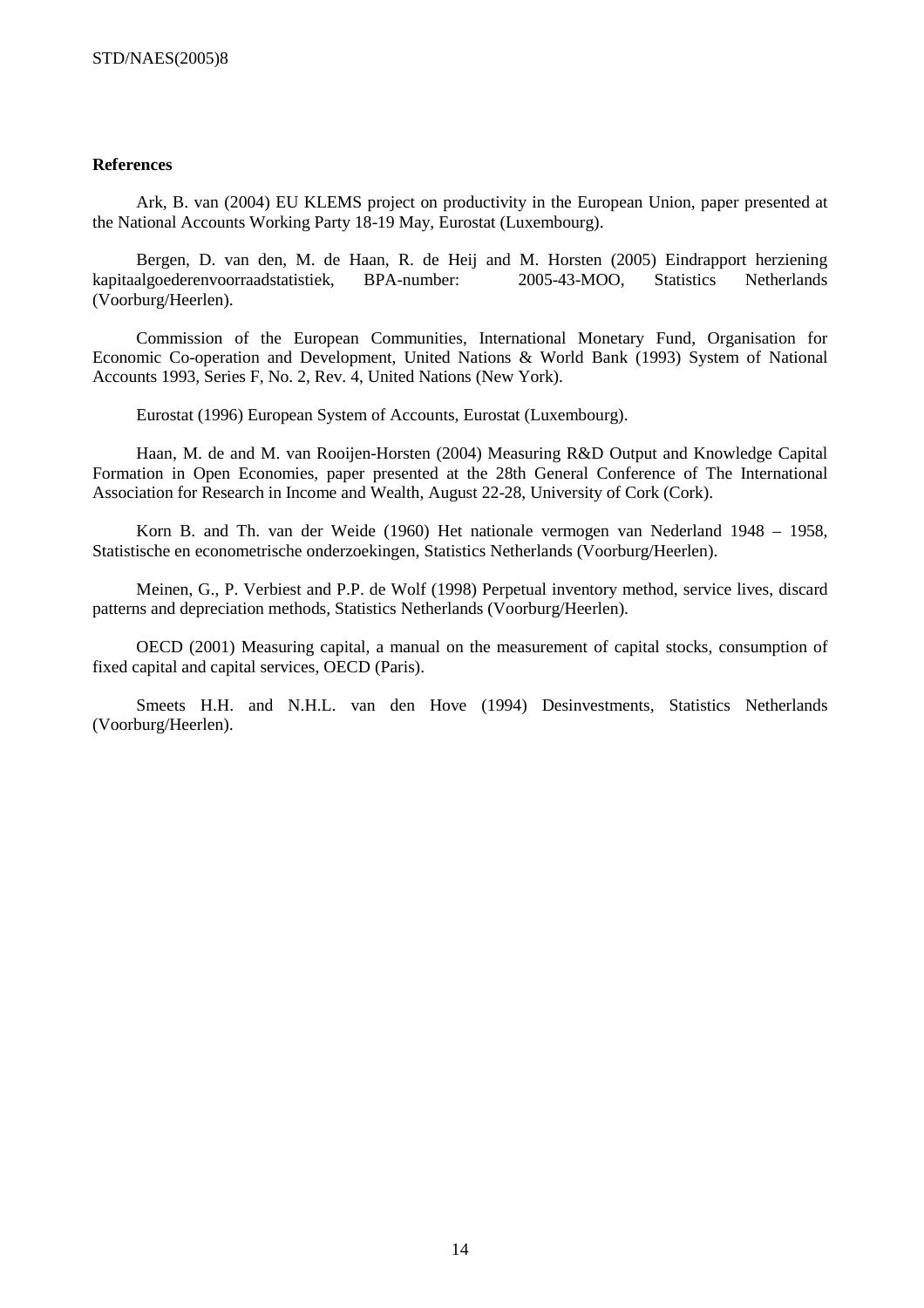# **Annex – Expected service lives and discard patterns for the manufacturing industry**

Figures printed in bold represent real estimates (at the industry by asset level). Figures that are not printed in bold are estimates borrowed from another industry or imputed figures based on expert guesses because of the low quality of the original estimates. Gross fixed capital formation in 2001 is added as an indication of the relative significance of a particular industry branch.

# **Table A1 - Industrial buildings**

| Industry                                                              | e.s.l.  | alpha | lambda | Capital formation |
|-----------------------------------------------------------------------|---------|-------|--------|-------------------|
|                                                                       | (years) |       |        | 2001 (mln euro)   |
| Manufacture of food products, beverages and tobacco                   | 42      | 2,16  | 0,022  | 186               |
| Manufacture of textile and leather products                           | 42      | 2.16  | 0,022  | 8                 |
| Manufacture of wood and wood products                                 | 42      | 2,16  | 0,022  | 27                |
| Manufacture of paper and paper products                               | 42      | 2,16  | 0,022  | 34                |
| Publishing and printing                                               | 42      | 2.16  | 0,022  | 59                |
| Manufacture of petroleum products                                     | 36      | 1,30  | 0,025  | 22                |
| Manufacture of basic chemicals, chemical products and man-made fibres | 41      | 1,77  | 0,022  | 142               |
| Manufacture of rubber and plastic products                            | 41      | 1.77  | 0,022  | 43                |
| Manufacture of building material                                      | 42      | 2,16  | 0,022  | 57                |
| Manufacture of basic metals                                           | 31      | 1.01  | 0.033  | 22                |
| Manufacture of fabricated metal products                              | 31      | 1,01  | 0,033  | 77                |
| Manufacture of machinery and equipment n.e.c.                         | 44      | 1,34  | 0,021  | 94                |
| Manufacture of office machines and computers                          | 30      | 1,33  | 0,050  | 15                |
| Manufacture of (other) electronic machinery and equipment             | 30      | 1,33  | 0,050  | 20                |
| Manufacture of audio-, video- and telecommunication equipment         | 30      | 1.33  | 0,050  | 50                |
| Manufacture of medical instruments and equipment                      | 30      | 1,33  | 0,050  | 14                |
| Manufacture of cars and trailers                                      | 36      | 2,21  | 0,024  | 27                |
| Manufacture of transport equipment (other than cars and trailers)     | 36      | 2,21  | 0,024  | 26                |
| Other manufacturing                                                   | 42      | 2,16  | 0,022  | 86                |

#### **Table A2 - External transport equipment**

| Industry                                                              | e.s.l.  | alpha | lambda | Capital formation |
|-----------------------------------------------------------------------|---------|-------|--------|-------------------|
|                                                                       | (years) |       |        | 2001 (min euro)   |
| Manufacture of food products, beverages and tobacco                   | 6       | 1,41  | 0,173  | 53                |
| Manufacture of textile and leather products                           | 5       | 1,13  | 0,210  | 5                 |
| Manufacture of wood and wood products                                 | 5       | 1,47  | 0,193  | 10                |
| Manufacture of paper and paper products                               | 5       | 1,27  | 0,231  | 3                 |
| Publishing and printing                                               | 5       | 2.12  | 0,235  | 14                |
| Manufacture of petroleum products                                     |         | 1,09  | 0,220  |                   |
| Manufacture of basic chemicals, chemical products and man-made fibres |         | 1,30  | 0,154  | 9                 |
| Manufacture of rubber and plastic products                            | 5       | 1,47  | 0,193  |                   |
| Manufacture of building material                                      | 5       | 1,47  | 0,193  | 21                |
| Manufacture of basic metals                                           |         | 2,00  | 0,134  | 3                 |
| Manufacture of fabricated metal products                              | 5       | 1,47  | 0,193  | 36                |
| Manufacture of machinery and equipment n.e.c.                         | 5       | 1,79  | 0,251  | 28                |
| Manufacture of office machines and computers                          | 5       | 1,47  | 0,193  |                   |
| Manufacture of (other) electronic machinery and equipment             | 5       | 1,47  | 0,193  | 5                 |
| Manufacture of audio-, video- and telecommunication equipment         | 5       | 1.47  | 0,193  |                   |
| Manufacture of medical instruments and equipment                      | 6       | 1,46  | 0,189  | 5                 |
| Manufacture of cars and trailers                                      | 5       | 1,47  | 0,193  | 9                 |
| Manufacture of transport equipment (other than cars and trailers)     | 5       | 1,47  | 0,193  | 3                 |
| Other manufacturing                                                   |         | 1,21  | 0,163  | 24                |